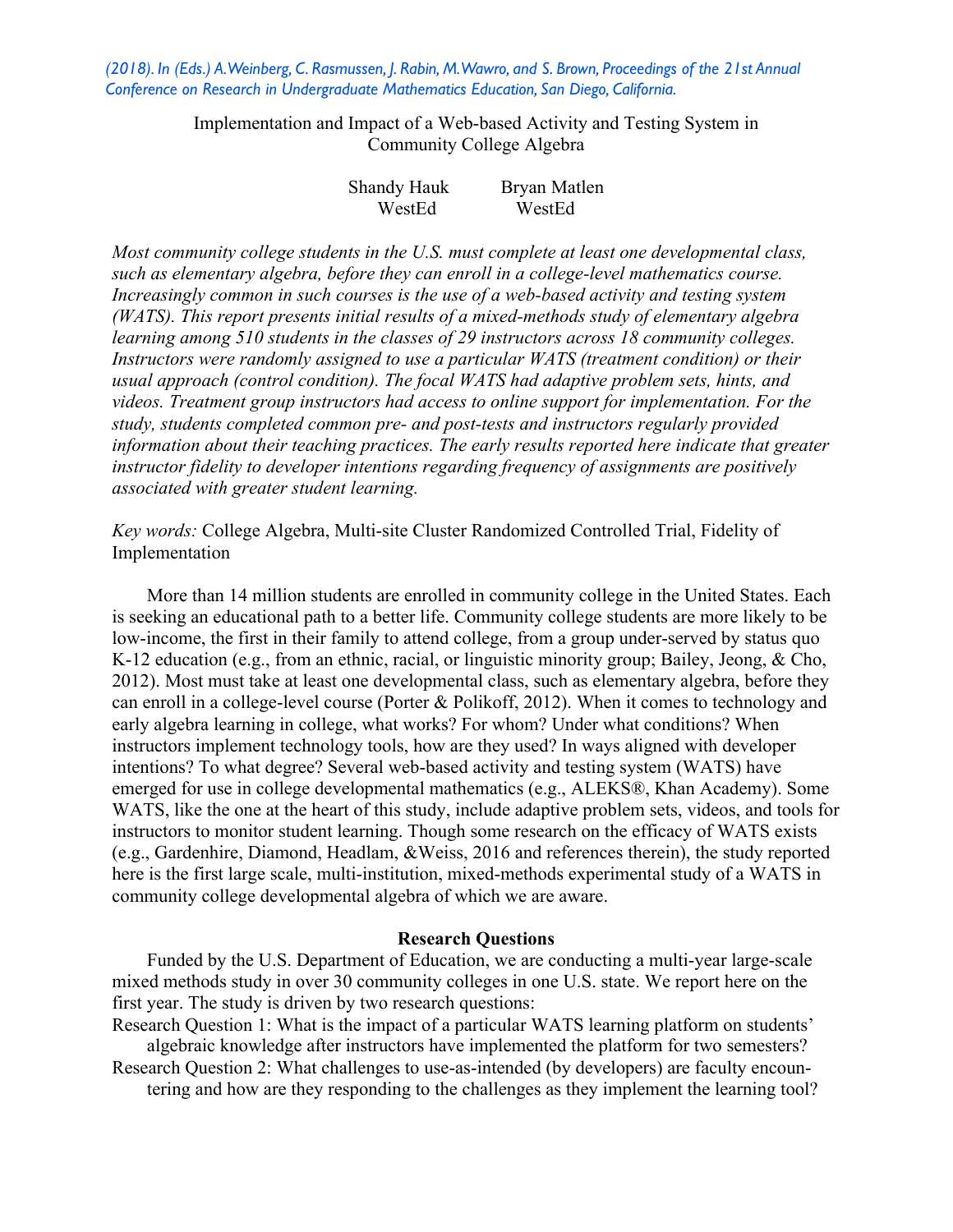## **Background and Conceptual Framing**

Regardless of how they might be used, WATS environments vary along at least two dimensions: (1) the extent to which they adaptively respond to user behavior (e.g., static vs. dynamic) and (2) how they are informed by a model of cognition or learning. Static WATS are non-adaptive – they deliver content in a fixed order and contain scaffolds or feedback that are identical for all users. The design may be based on intuition, convenience, and/or a hypothesized common learning trajectory. An example of this type of environment might be online problem sets from a textbook that give immediate feedback on accuracy (e.g., "Correct" or "Incorrect").

Dynamic WATS environments keep track of learner behavior (e.g., errors, error rates, timeon-problem) and use this information in a programmed decision tree that selects problem sets or feedback based on estimates of student learning. An example of a dynamic environment might be a system such as ALEKS® or the approach now used in Khan Academy Missions. For example, at khanacadmy.org, a behind-the-scenes data analyzer captures student performance on a "mastery challenge" set of items. Once a student gets six items in a row correct, the next level set of items in a target learning trajectory is offered. Depending on the number and type of items the particular user answers correctly (e.g., on the path to six in a row correct), the analyzer program identifies and assembles the next "mastery challenge" set of items.

Above and beyond responsive assignment generation, programming in a dynamic environment that is also cognitively-based is informed by a theoretical model that asserts the cognitive processing necessary for acquiring skills (Anderson, Corbett, Koedinger, & Pelletier, 1995; Koedinger & Corbett, 2006). For example, instead of specifying only that graphing should be practiced, a cognitively-based environment also will specify skills needed to comprehend graphing (e.g., connecting spatial and verbal information), and provide feedback and scaffolds that support these (e.g., visuo-spatial feedback and graphics that are integrated with text). In cognitively-based environments, scaffolds themselves can be adaptive (e.g., more scaffolding through examples can be provided early in learning and scaffolding faded as a student acquires expertise; Ritter, Anderson, Koedinger, & Corbett, 2007). Like other dynamic WATS, such systems can provide summaries of student progress. No fully operational cognitively-based WATS currently exists for college students learning algebra. Several dynamic systems do exist (e.g., ALEKS®, Khan Academy Missions). The particular WATS investigated as the treatment condition in our study was designed primarily for use by learners as replacement or supplement to homework or in-class individual seatwork.

The theoretical basis for our approach to examining the instructional implementation of a WATS lies in program theory, "the construction of a plausible and sensible model of how a program is supposed to work" (Bickman, 1987, p. 5). As in many curricular projects, developers of the WATS in our study paid attention to learning theory inasmuch as it shaped the content in standard algebra texts upon which the WATS content was based. Developers articulated their assumptions about what students learned in completing WATS activities, but the roles of specific components, including the instructor role in the mediation of learning, were not clearly defined.

Munter and colleagues (2014) have pointed out that there is no agreement on how to assess fidelity of implementation (how close implementers come to realizing developer intentions; Dusenbury, Brannigan, Falco, & Hansen, 2003). However, there is a growing consensus on a component-based approach to measuring the structure and processes of implementation (Century & Cassata, 2014). Five core components are key in examining implementation: Diagnostic, Procedural, Educative, Pedagogical, and Engagement (see Table 1).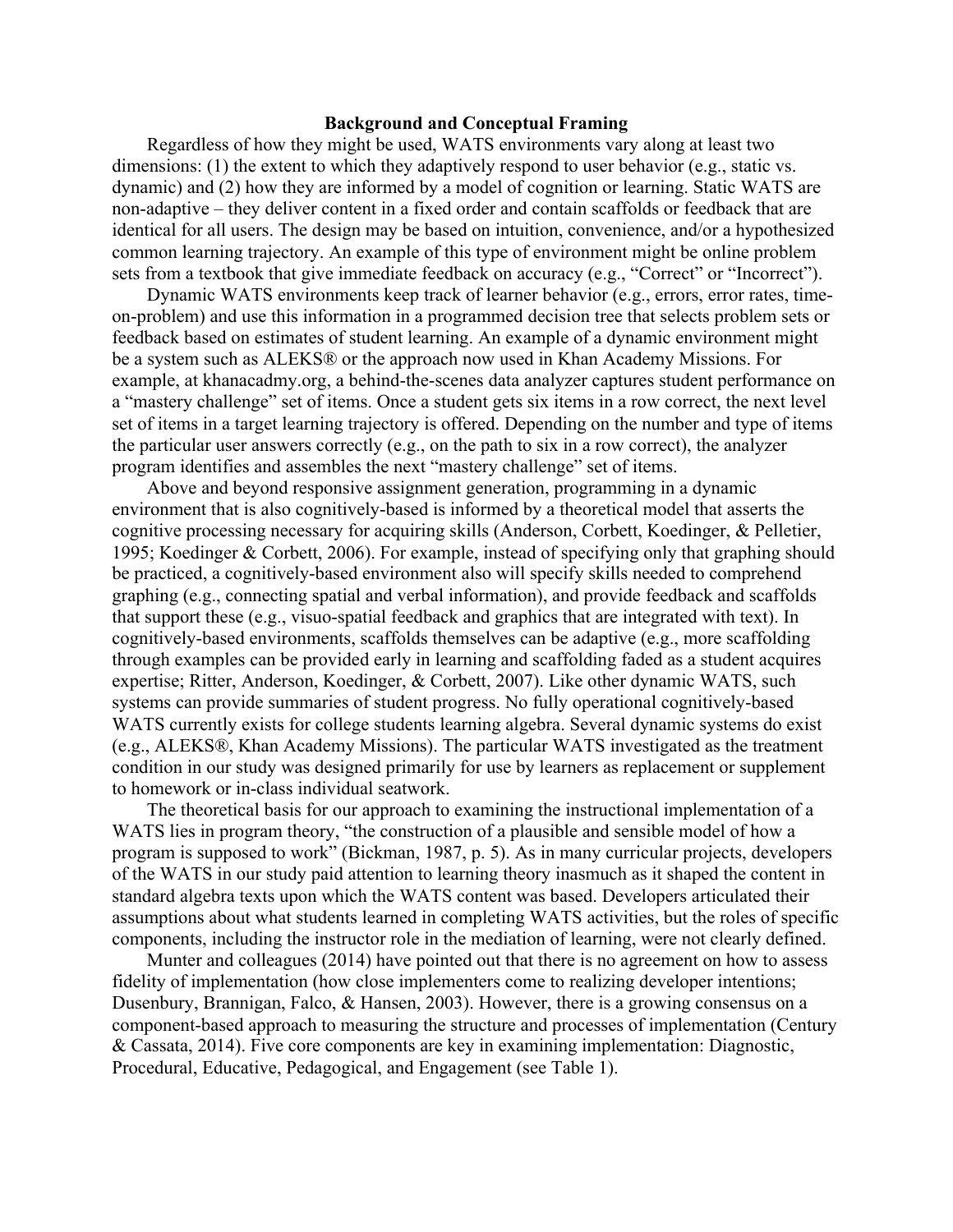| Components              | Focus                                                                   |
|-------------------------|-------------------------------------------------------------------------|
| Diagnostic              | These factors say what the "it" is that is being implemented (e.g.,     |
|                         | what makes this particular WATS distinct from other activities).        |
| Structural-Procedural   | These components tell the user (in this case, the instructor) what to   |
|                         | do (e.g., assign intervention x times/week, y minutes/use). These       |
|                         | are aspects of the <i>expected</i> curriculum.                          |
| Structural-Educative    | These state the developers' expectations for what the user needs to     |
|                         | know relative to the intervention (e.g., types of technological,        |
|                         | content, pedagogical knowledge needed by an instructor).                |
| Interaction-Pedagogical | These capture the actions, behaviors, and interactions users are        |
|                         | expected to engage in when using the intervention (e.g.,                |
|                         | intervention is at least x % of assignments, counts for at least y %    |
|                         | of student grade). These are aspects of the <i>intended</i> curriculum. |
| Interaction-Engagement  | These components delineate the actions, behaviors, and                  |
|                         | interactions that students are expected to engage in for successful     |
|                         | implementation. These are aspects of the <i>achieved</i> curriculum.    |

*Table 1. Components and focus in examining implementation.*

# **Method**

The study we report here used a mixed methods approach combining a multi-site cluster randomized trial with an exploration of instructor and student experiences. Half of instructors at each community college site were assigned to use a particular WATS (treatment condition), the other half taught as they usually would, barring the use of the treatment group's focal WATS tool, though other WATS might be used (control condition). Faculty participated for two semesters so treatment instructors could familiarize themselves with implementing the WATS with their local algebra curriculum. *Note*: We report here on data collected from the first of two years. Hence, we purposefully under-report some details.

# **Sample for this Report**

Initial enrollment in the study included 89 instructors across 38 college sites. Attrition of instructors by the end of the year was significant (68%). In the end, 29 instructors at 18 colleges finished the study (i.e., we had sufficient data from them to include them in analyses). This report is based on data from these instructors and their 510 students (see Table 2).

| Condition | Teachers | <b>Students</b> | Colleges |
|-----------|----------|-----------------|----------|
| Control   |          | 328             |          |
| Treatment |          | 182             |          |
| Total     |          | 70              |          |

*Table 2. Counts of teachers, students, and colleges in the study.*

### **Measures**

A great deal of textual, observational, and interview data were gathered. These data allow analysis of impact (Research Question 1) and an examination of implementation structures and processes (Research Question 2). Initial indices of implementation fidelity were based on instructor weekly self-reports of WATS use and, for the treatment group, on the WATS audit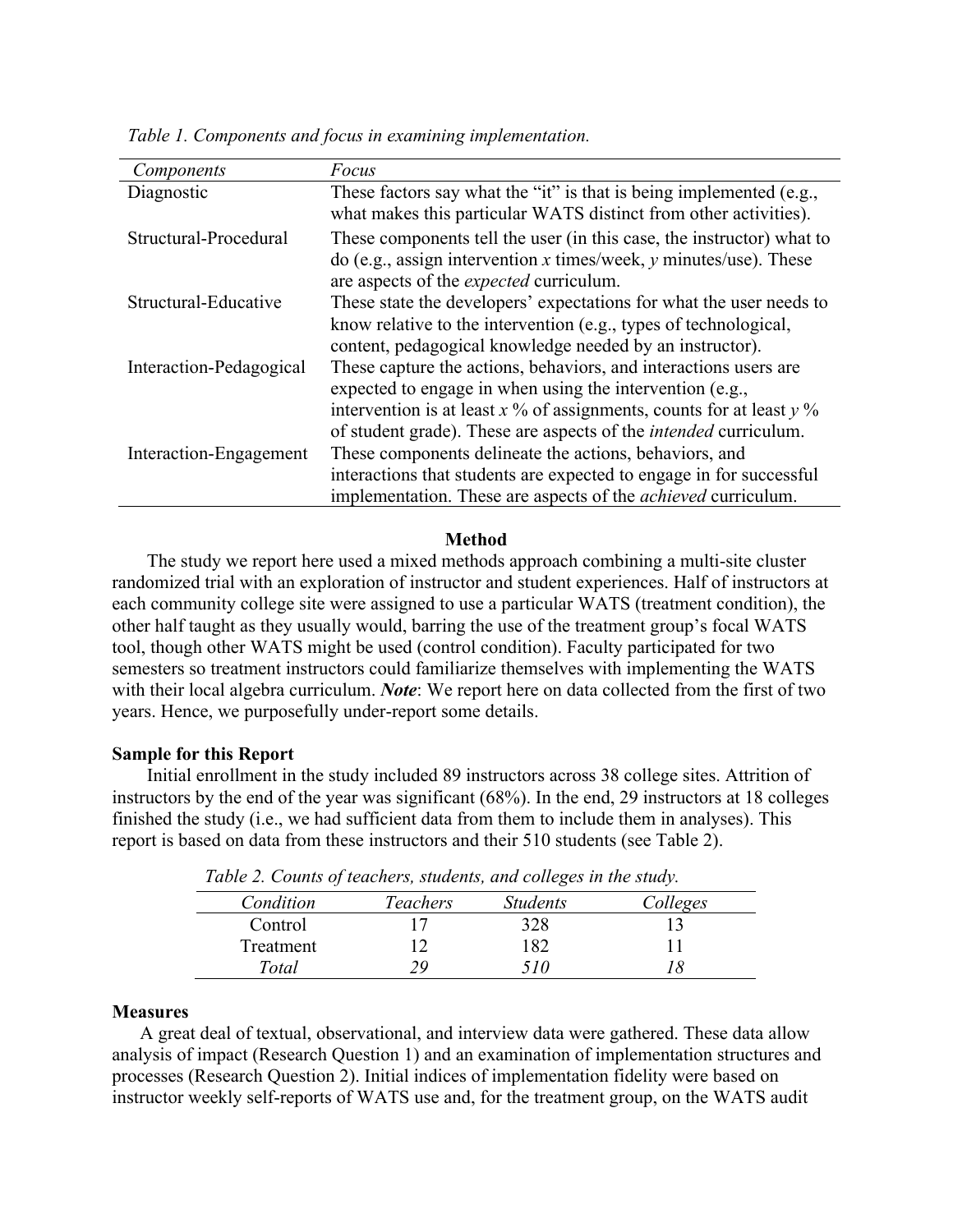trail of student use. The primary outcome measure for students' performance was an assessment from the Mathematics Diagnostic Testing Program (MDTP), a valid and reliable test of students' algebraic knowledge (Gerachis & Manaster, 1995).

**Student Mathematics Performance.** One way to estimate student achievement on the MDTP tests is the *raw* score (i.e., proportion of correct answers as a percentage). However, such a calculation does not take into consideration other parameters of interest, such as item difficulty. To address this, in a second analysis we used a multilevel extension of two-parameter logistic item response theory to compute student pre- and post-test *scale* scores (Birnbaum, 1968). Specifically, we computed response-pattern *expected a posteriori* estimates (EAP scores; Thissen & Orlando, 2001) for each student. Also, we created EAP average scores for each classroom (a teacher-level score).

**Instructor Implementation Processes.** The components in Table 1 were operationalized through a rubric, a guide for collecting and reporting data on implementation. Each component has several factors. The research team developed a rubric for fidelity of implementation that identified measurable attributes for each component (Hauk, Salguero, & Kaser, 2016). For this report, we focus on the first element in the "procedural" component (see Table 3). The values and proportions (e.g., at least 2/3 of weeks) were specified by the developer. Data on the aspects in Table 3 was collected from weekly logs in which instructors indicated (a) WATS assignments made, (b) encouragement to students to complete assignments, (c) use of recommended mindset lessons, and (d) nature of attention in-class to student experiences with the WATS.

| <b>Procedural:</b> These components tell the user (instructor) what to do regarding instruction. |                                                                                                                     |                                                                                                                              |                                                                                                              |  |  |  |  |
|--------------------------------------------------------------------------------------------------|---------------------------------------------------------------------------------------------------------------------|------------------------------------------------------------------------------------------------------------------------------|--------------------------------------------------------------------------------------------------------------|--|--|--|--|
| Scaling within unit of instructor                                                                |                                                                                                                     |                                                                                                                              |                                                                                                              |  |  |  |  |
|                                                                                                  | <b>Low Level of Fidelity</b><br><b>High Level of Fidelity</b><br><b>Moderate Fidelity</b>                           |                                                                                                                              |                                                                                                              |  |  |  |  |
| <b>Assigned</b><br><b>WATS</b>                                                                   | Instructor rarely or<br>never assigns WATS<br>activities (2 or fewer<br>times per semester).                        | Instructor sometimes<br>assigns WATS activities<br>(between 3 and 8 times)<br>per semester).                                 | Instructor regularly<br>assigns WATS activities<br>(at least 8 times per<br>semester).                       |  |  |  |  |
| <b>Value of</b><br><b>WATS</b>                                                                   | Instructor rarely or<br>never encourages<br>students to complete<br>assignments (less than<br>$1/3$ of weeks/term). | Instructor sometimes<br>encourages students to<br>complete assignments<br>$(1/3 \text{ to } 2/3 \text{ of }$<br>weeks/term). | Instructor regularly<br>encourages students to<br>complete assignments<br>(at least $2/3$ of<br>weeks/term). |  |  |  |  |
| <b>Effort-based</b><br>mindset                                                                   | Instructor conducts at<br>most 1 session of<br>mindset training.                                                    | Instructor conducts 2<br>sessions of mindset<br>training.                                                                    | <b>Instructor conducts</b><br>recommended 3 sessions<br>of mindset training.                                 |  |  |  |  |
| <b>Intensity of</b><br>in-class<br>supports for<br><b>WATS</b> use                               | Explicit mention or<br>attention in class to<br>content in WATS in<br>fewer than $50\%$ of<br>weeks in term.        | Explicit mention or<br>attention in class to<br>content in WATS from<br>$50\%$ to $80\%$ of weeks in<br>term.                | Explicit mention or<br>attention in class to<br>content in/from WATS<br>at least 80% of weeks in<br>term.    |  |  |  |  |

|  |  |  |  |  | Table 3. Example of rubric descriptors for levels of fidelity, Structural-Procedural component. |
|--|--|--|--|--|-------------------------------------------------------------------------------------------------|
|  |  |  |  |  |                                                                                                 |

# **Results**

The study employed Hierarchical Linear Modeling (HLM), controlling for students' pre-test MDTP scores, to estimate the impact of WATS use on student achievement. The hierarchical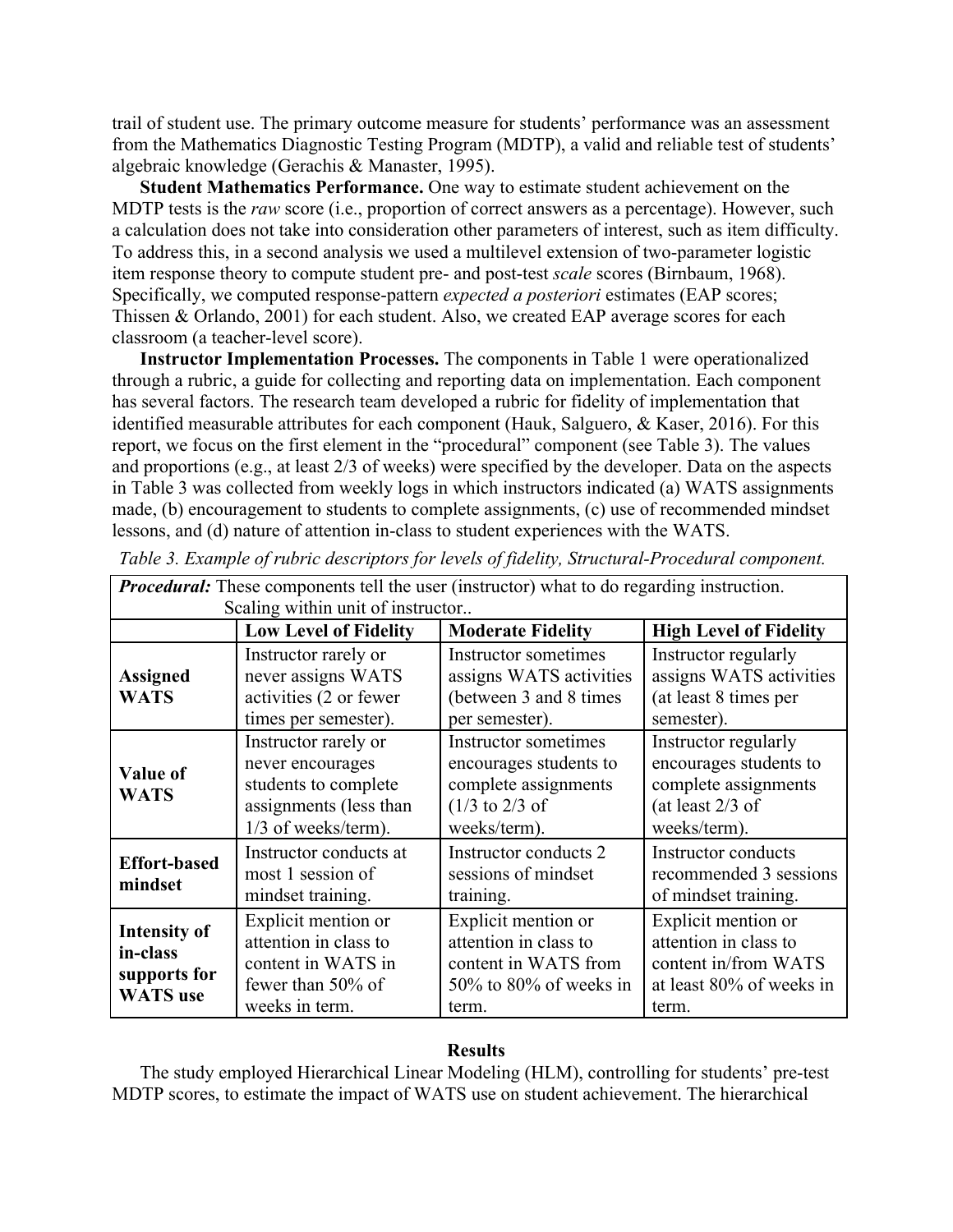modeling approach accounts for the nested structure of the sample (Raudenbush & Bryk, 2002), specifically the nesting of students within instructors. Preliminary analysis indicated that such a hierarchical model was justified: the intra-class correlation in the unconditional model was 0.36, suggesting that the observations were not independent (i.e., scores varied based on classroom – statistically, the teacher mattered – so single-level regression was not appropriate). The exact model and random and fixed effects for it are reported elsewhere (Hauk & Matlen, 2017).

## **Intervention Impact**

**Baseline equivalence.** The What Works Clearinghouse (2014) considers baseline differences with a Hedges  $g > 0.25$  not to be amenable to statistical correction. The raw pre-test scores were higher in the treatment group, with a marginal effect size  $(g = 0.25)$  for the difference between groups; however, the difference between treatment and control student pre-test EAP scores was substantive  $(g = 0.30)$ . The EAP pre-test difference is large enough that the analytic sample might be considered non-equivalent at baseline on this variable (below, we discuss this fact).

**Impact analysis.** The aim of impact analysis was to address the question: What is the impact of the WATS intervention on students' elementary algebra knowledge, as measured by the MDTP? Controlling for students' pre-test scores, we found that using WATS corresponded to, on average, treatment student post-test scores 5 percentage points higher than the control group  $(p < .05)$ . The Hedges *g* value for this effect is 0.32, which is considered a small but noteworthy effect in educational research for studies of this size (Cheung & Slavin, 2015; Hill et al., 2008). The 95% confidence interval of the Hedges *g* value is .14 - .50 (i.e., entirely above zero). Using EAP instead of raw scores, we obtained similar results. Since baseline differences between treatment and control group student raw scores were within the range of statistical correction, the similarity between the two *models* (raw score and EAP score models) is important, offering more confidence in the estimates of positive impact.

#### **Implementation Fidelity and Student Learning**

Of the 12 treatment instructors, 9 provided sufficient weekly information about the amount of instruction using WATS to determine a level of implementation. Three instructors were coded as high fidelity, 3 as moderate, and 3 as low. We explored whether the level of this category of procedural implementation fidelity in the treatment group correlated with student learning. To estimate *learning* we computed a normalized gain score, calculating *z*-scores for the pre- and post-test EAPs separately, and then subtracting the post-test *z*-scores from the pre-test *z*-scores for every student. These gains represent a difference between a student's relative position on the distribution of pre-test scores to their relative position on the distribution of post-test scores. Thus, a negative gain does not mean that a person (or in the case of Figure 2, a group of people) know less by the end of the course. Rather, it means that students are lower in the standardized distribution at post- than at pre-test. Figure 1 shows the average gain for treatment group students at each of the different fidelity of implementation levels for "Assigned WATS." We report here on this Procedural factor because it had the most notable differences across levels of fidelity.

The results in Figure 1 (next page) suggest that the more regularly instructors assigned WATS lessons, the larger the student gain. However, sample sizes at present are small, so results are not definitive. Nevertheless, these results are consistent with the developer's expectations (and an addition of a second cohort will allow us to examine whether these associations persist).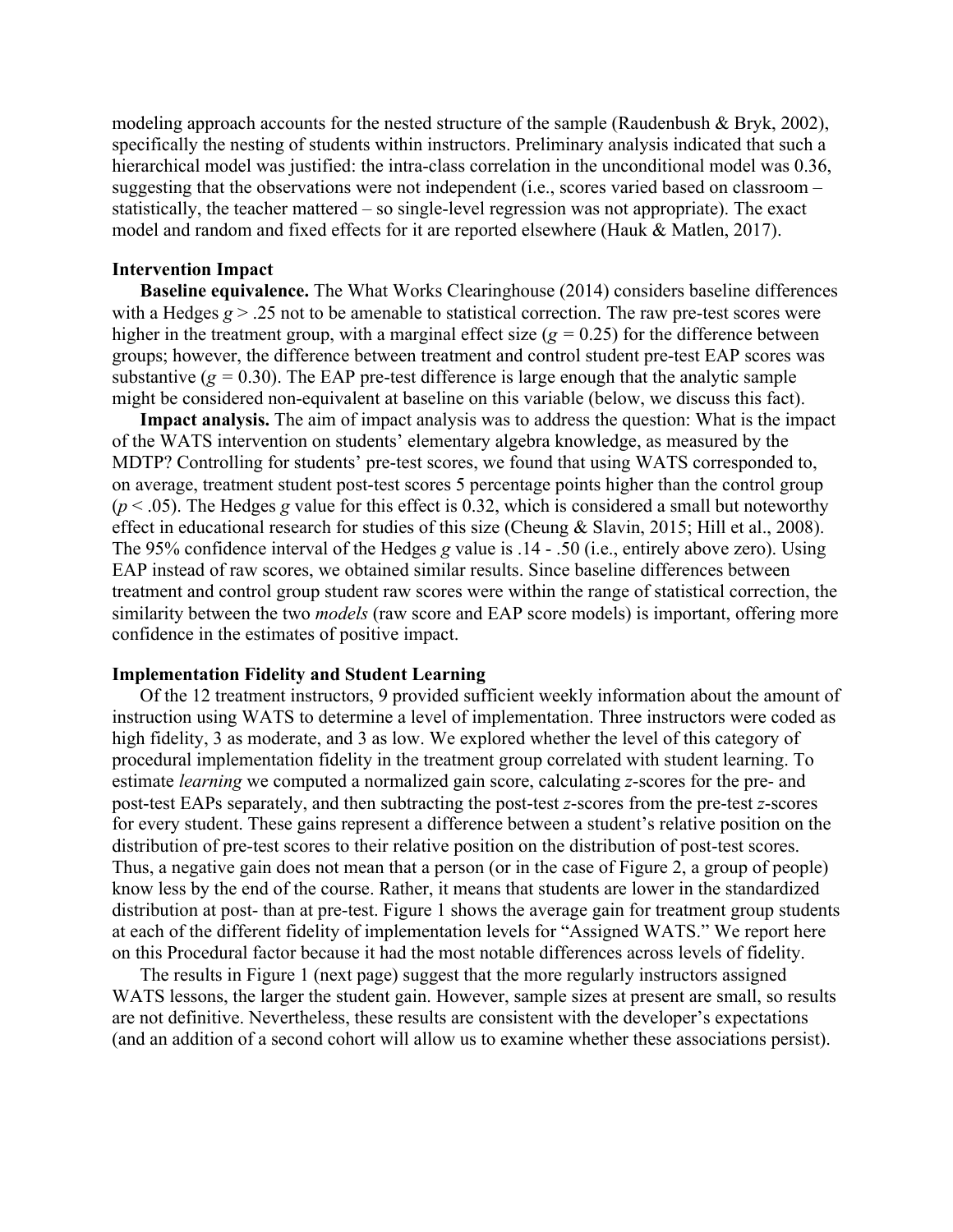

*Figure 1. Average student gains in treatment classrooms according to instructor's level of procedural fidelity of implementation in the factor "Assigned WATS."*

Control group instructors might use a WATS, but were restricted from using the focal WATS under study. Thus, one question was whether use of *any* WATS, regardless of whether it was the focal one, correlated with student learning. To explore this possibility, we examined average student gains for instructors using the treatment WATS ( $n = 9$ ) compared to those in the control group who used a different WATS ( $n = 8$ ). Figure 2 suggests that use of the study's focal WATS in particular, not just any WATS, had a positive relationship with student learning.



*Figure 2. Average student gains for control group classes using a WATS vs. treatment WATS.*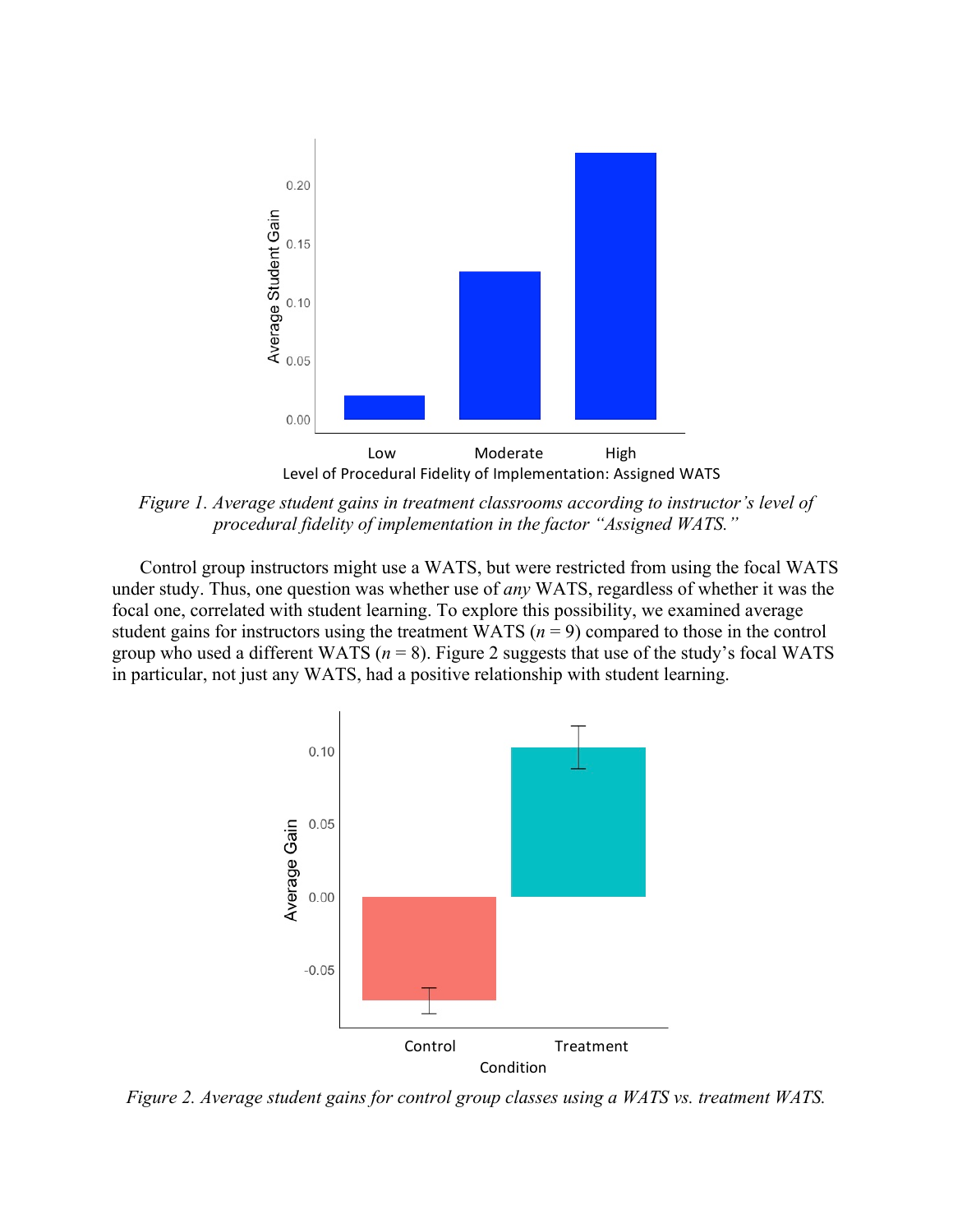#### **Discussion**

We continue to explore relationships between fidelity of implementation and student success. While the results to date suggest that the focal WATS had a positive impact on students' elementary algebra achievement, recall there was high instructor attrition. This fact, coupled with moderate to large baseline differences at pre-test, warrant caution in interpreting the results. Still to do is a systematic consideration and testing of alternative explanations for Figures 1 and 2. For example, differential attrition may mean that treatment instructors who stayed in the study were better at incorporating the focal WATS into instruction. Mitigating against this explanation are the exit surveys completed by instructors who left the study in which course reassignment was the primary reason for treatment instructor attrition. Also, while we know the types of WATS used by control group instructors, we do not have a developer-validated fidelity of implementation rubric for each of those other WATS.

The ultimate purpose of a fidelity of implementation rubric is to articulate how to determine what works, for whom, under what conditions. In addition to allowing identification of alignment between developer expectations and classroom enactment, it provides the opportunity to discover where productive adaptations may be made by instructors, adaptations that boost student achievement beyond that associated with an implementation faithful to the developers' view. As we move forward with modeling, implementation indices (or vectors of values, one for each factor) will be used at the instructor level in statistical modeling of the impact of the intervention as part of a "specific fidelity index" (Hulleman & Cordray, 2009).

# **Conclusion**

As indicated above, we have repeated the study with a second cohort of participants in the 2016-17 academic year. The new data, combined with the first study reported here, may provide additional results and insights by the time of the RUME conference.

**Implications for practice.** For the question: Should faculty use a WATS? The answer is a cautious: It depends. We know that treatment instructors had supports for WATS use in the form of video-based professional development and access to a project consultant who was experienced with the focal WATS in community college algebra. The implementation supports for control group teachers who used another WATS were varied. Taking into account the potentially biased statistical impact results and the exploration of variation in instructor implementation, there is still an open question about what might be the minimal supports needed for an instructor to have high fidelity on procedural components (e.g., Assigns WATS).

**Implications for research.** There were significant challenges in recruiting and retaining community college mathematics instructors for the study. To build community and assist in future research efforts in two-year colleges, we are sharing the processes and results of this work in materials read by community college faculty and administrators (e.g., *MathAMATYC Educator* – a journal of the American Mathematical Association of Two Year Colleges). It is important for potential faculty participants in research and their chairs/deans to be aware of the enormous contributions faculty can make to research. A second pragmatic implication for research is in how to manage the data generated by such projects (Hubbard, 2017)

## **Acknowledgement**

The research reported here was supported by the Institute of Education Sciences, U.S. Department of Education, through Grant R305A140340 to WestEd. The opinions expressed are those of the authors and do not represent views of the Institute or the Department of Education.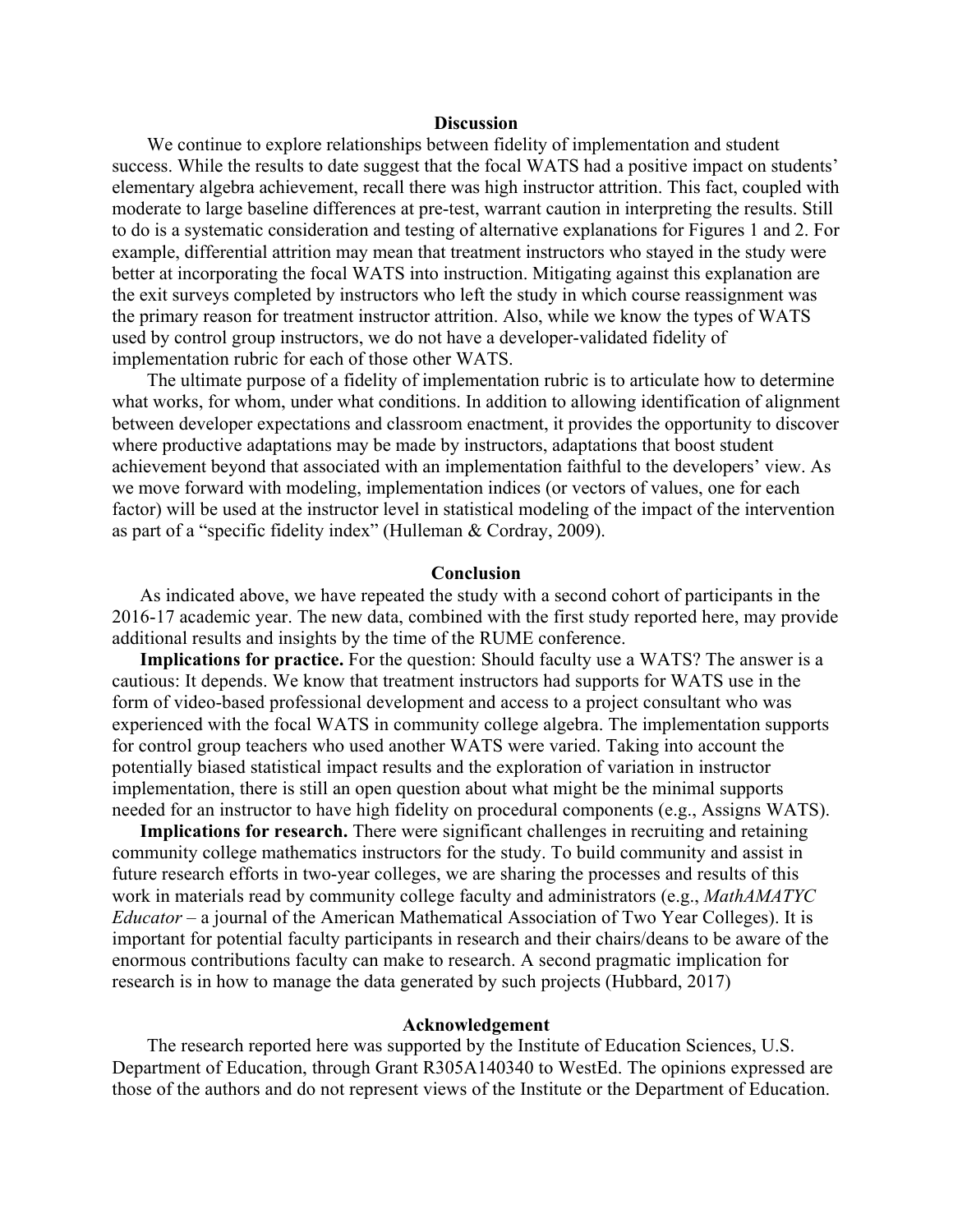# **References**

- Anderson, J. R., Corbett, A. T., Koedinger, K. R., & Pelletier, R. (1995). Cognitive tutors: Lessons learned. *The Journal of the Learning Sciences, 4*(2), 167-207.
- Bailey, T., Jeong, D. W., & Cho, S.-W. (2010). Referral, enrollment, and completion in developmental education sequences in community colleges. *Economics of Education Review, 29*, 255–270.
- Bickman, L. (1987). The functions of program theory. *New Directions for Evaluation, 33*, 5-18.
- Birnbaum, A. (1968). Some latent trait models and their use in inferring an examinee's ability. In F.M. Lord & M.R. Novick (Eds.), *Statistical theories of mental test scores* (pp. 395-479). Reading, MA: Addison-Wesley.
- Century, J., & Cassata, A. (2014). Conceptual foundations for measuring the implementation of educational innovations. In L. M. H. Sanetti and T. R. Kratochwill (Eds.), *Treatment Integrity: A Foundation for Evidence-Based Practice in Applied Psychology* (pp. 81-108). Washington DC: American Psychological Association.
- Cheung, A., & Slavin, R.E. (2015, September). *How methodological features affect effect sizes in education.* Baltimore, MD: Johns Hopkins University, Center for Research and Reform in Education. Source: http://www.bestevidence.org/methods/methods.html
- Dusenbury, L., Brannigan, R., Falco, M., & Hansen, W. B. (2003). A review of research on fidelity of implementation: Implications for drug abuse prevention in school settings. *Health Education Research*, *18*(2), 237-256.
- Gardenhire, A., Diamond, J., Headlam, C., & Weiss, M. J. (2016). *At Their Own Pace: Interim Findings from an Evaluation of a Computer-Assisted, Modular Approach to Developmental Math*. New York: MDRC. Available in ERIC, http://files.eric.ed.gov/fulltext/ED567012.pdf
- Gerachis, C., & Manaster, A. (1995). *User manual*. Mathematics Diagnostic Testing Project, California State University/University of California. Retrieved from http://mdtp.ucsd.edu/approvalstatus.shtml
- Hauk, S., & Matlen, B. (2017). Exploration of the factors that support learning: Web-based activity and testing systems in community college algebra, 2. In A. Weinberg, C. Rasmussen, J. Rabin, M. Wawro, and S. Brown (Eds.), *Proceedings of the 20th Conference on Research in Undergraduate Mathematics Education* (pp. 360-372). (ISSN2474-9346). Available online, November 27, 2017 at http://sigmaa.maa.org/rume/RUME20.pdf.
- Hauk, S., Salguero, K., Kaser, J. (2016). How "good" is "good enough"? Exploring fidelity of implementation for a web-based activity and testing system in developmental algebra instruction. In T. Fukawa-Connelly, N. Infante, K. Keene, and M. Zandieh (Eds.), *Proceedings of the 19th Conference on Research in Undergraduate Mathematics Education*. ERIC Number: ED567765, http://files.eric.ed.gov/fulltext/ED567765.pdf
- Hill, C. J., Bloom, H. S., Black, A. R., & Lipsey, M. W. (2008). Empirical benchmarks for interpreting effect sizes in research. *Child Development Perspectives, 2*(3), 172- 177.
- Hubbard, A. (2017). Data cleaning in mathematics education research: The overlooked methodological step. In A. Weinberg, C. Rasmussen, J. Rabin, M. Wawro, and S. Brown (Eds.), *Proceedings of the 20th Conference on Research in Undergraduate Mathematics Education* (pp. 129-140). (ISSN2474-9346). Available online, November 27, 2017 at http://sigmaa.maa.org/rume/RUME20.pdf
- Hulleman, C. S., & Cordray, D. (2009). Moving from the lab to the field: The role of fidelity and achieved relative intervention strength. *Journal of Research on Intervention Effectiveness*, *2*(1), 88-110.